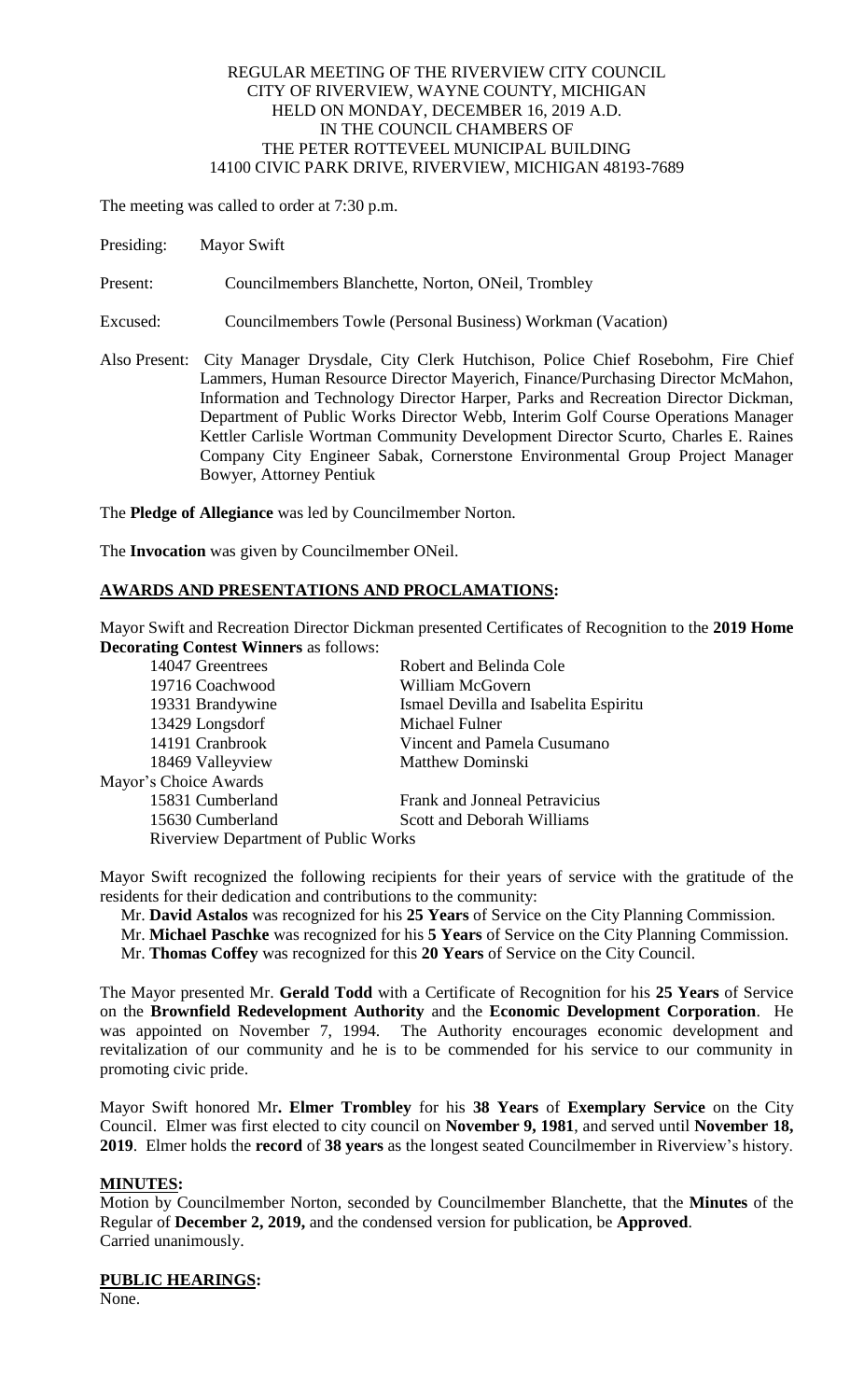## **PUBLIC COMMENTS:**

At this time, the Mayor asked if anyone wished to address the City Council.

# **ORGANIZATIONAL BUSINESS:**

Motion by Councilmember Blanchette, seconded by Councilmember ONeil, that the City Council **Representatives** to **Committees** and **Organizations** be Approved as follows:

| <b>MAYOR/COUNCIL MEETINGS</b>         | <b>MAYOR/COUNCIL</b>                 | <b>MEETINGS</b>                               |
|---------------------------------------|--------------------------------------|-----------------------------------------------|
| <b>Pre-study/Council Meeting</b>      | All                                  | 24 per year                                   |
| <b>Study Session</b>                  | All                                  | 12 per year                                   |
| <b>Special Meeting</b>                | All                                  | As Required                                   |
| <b>Budget Study Sessions</b>          | All                                  | $2$ to $3$                                    |
| <b>Commission/Committee</b>           | <b>Current Representative</b>        | <b>Meeting Requirements</b>                   |
| AD HOC Audit Committee                | Councilmember Workman                | Call of Committee (once per year)             |
|                                       | <b>Councilmember Trombley</b>        |                                               |
| AD HOC Civil Engineering Committee    | Mayor Swift                          | Call of Committee (6 months                   |
|                                       | Councilmember Blanchette             | prior to expiration of engineering            |
|                                       | <b>Councilmember Trombley</b>        | contract)                                     |
| AD HOC Environmental Engineering      | Mayor Swift                          | Call of Committee (6 months prior             |
| Committee                             | Councilmember Blanchette             | to expiration of engineering                  |
|                                       | Councilmember Workman                | contract)                                     |
| AD HOC Land Preserve Committee        | Mayor Swift                          | 2 <sup>nd</sup> Monday of each month          |
|                                       | Councilmember Workman                | @ 5:30 p.m.                                   |
|                                       | <b>Councilmember Trombley</b>        |                                               |
|                                       | Councilmember Blanchette - Alternate |                                               |
| AD HOC Public Safety Committee        | Councilmember ONeil                  | As Needed                                     |
|                                       | Councilmember Blanchette             |                                               |
|                                       | <b>Councilmember Towle</b>           |                                               |
|                                       | Councilmember Norton - Alternate     |                                               |
| AD HOC Riverview Highlands            | Mayor Swift                          | 2 <sup>nd</sup> Wednesday of each month       |
| <b>Facilities Committee</b>           | Councilmember Blanchette             |                                               |
|                                       | <b>Councilmember Trombley</b>        |                                               |
| Ad Hoc Vision Committee               | Councilmember Workman-Delegate       | <b>TBD</b>                                    |
|                                       | Mayor Swift - Alternate              |                                               |
| Beautification Commission             | Councilmember ONeil                  | 2 <sup>nd</sup> Tuesday of each month         |
| <b>Citizens Community Development</b> | Councilmember Norton - Delegate      | Bi-monthly                                    |
| <b>Block Grant Advisory Committee</b> | Councilmember ONeil - Alternate      |                                               |
| Downriver Community Conference        | Mayor Swift - Delegate               | 1 <sup>st</sup> Thursday of each month        |
|                                       | Councilmember Norton-Alternate       |                                               |
| Downriver Mutual Aid                  | Mayor Swfit - Delegate               | $1st$ Thursday of each month                  |
|                                       | Councilmember Norton - Alternate     |                                               |
| Economic Development Corporation/     | Mayor Swift                          | 4th Mon: Feb, April, Jun, Annual:             |
| Brownfield Redevelopment Authority    | <b>Councilmember Norton</b>          | Oct, Dec @ 6:00 PM                            |
|                                       | City Manager Drysdale                |                                               |
| <b>Election Commission</b>            | Councilmember Blanchette             | Per Election                                  |
|                                       | <b>Councilmember Norton</b>          |                                               |
|                                       | Councilmember ONeil                  |                                               |
| Joint Recreational Use Committee      | Councilmember ONeil                  | As needed $(2 - 4x)$                          |
|                                       | <b>Councilmember Trombley</b>        | annually)                                     |
| Michigan Municipal League             | Councilmember Norton - Delegate      |                                               |
|                                       | Mayor Swift - Alternate              |                                               |
| Michigan Municipal League Legislative | Councilmember Norton - Delegate      | Annually in Lansing                           |
| Coordinators                          | Mayor Swift-Alternate                |                                               |
| School Liaison                        | <b>Councilmember Trombley</b>        | Call of Committee                             |
|                                       | Councilmember Towle - Alternate      |                                               |
| SEMCOG - South East Michigan Council  | Mayor Swift - Delegate               | As needed                                     |
| of Government                         | Councilmember Norton - Alternate     |                                               |
| Southern Wayne County Chamber of      | Mayor Swift - Delegate               | 4 <sup>th</sup> Thursday of the month at 4:30 |
| Commerce                              | Councilmember Norton - Alternate     | p.m.                                          |
| The Taylor Act 179 Authority          | Mayor Swift - Delegate               | 1 <sup>st</sup> Wednesday in March            |
|                                       | Councilmember Workman - Alternate    |                                               |
| Twenty Seventh District Court Joint   | Councilmember Towle - Delegate       | 2 -4 x annually                               |
| Management                            | Councilmember Trombley- Alternate    |                                               |
| Wyandotte/Riverview Reciprocal        | Mayor Swift                          | Call of Committee (or annually)               |
| <b>Agreement Committee</b>            | <b>Councilmember Norton</b>          |                                               |
|                                       | <b>Councilmember Trombley</b>        |                                               |

Carried unanimously.

Motion by Councilmember Trombley, seconded by Councilmember Blanchette, that the **Reappointment** of Mr. **Brian Webb** to the **Board of Review** for a three-year term set to expire **January 1, 2023**, be Approved. Carried unanimously.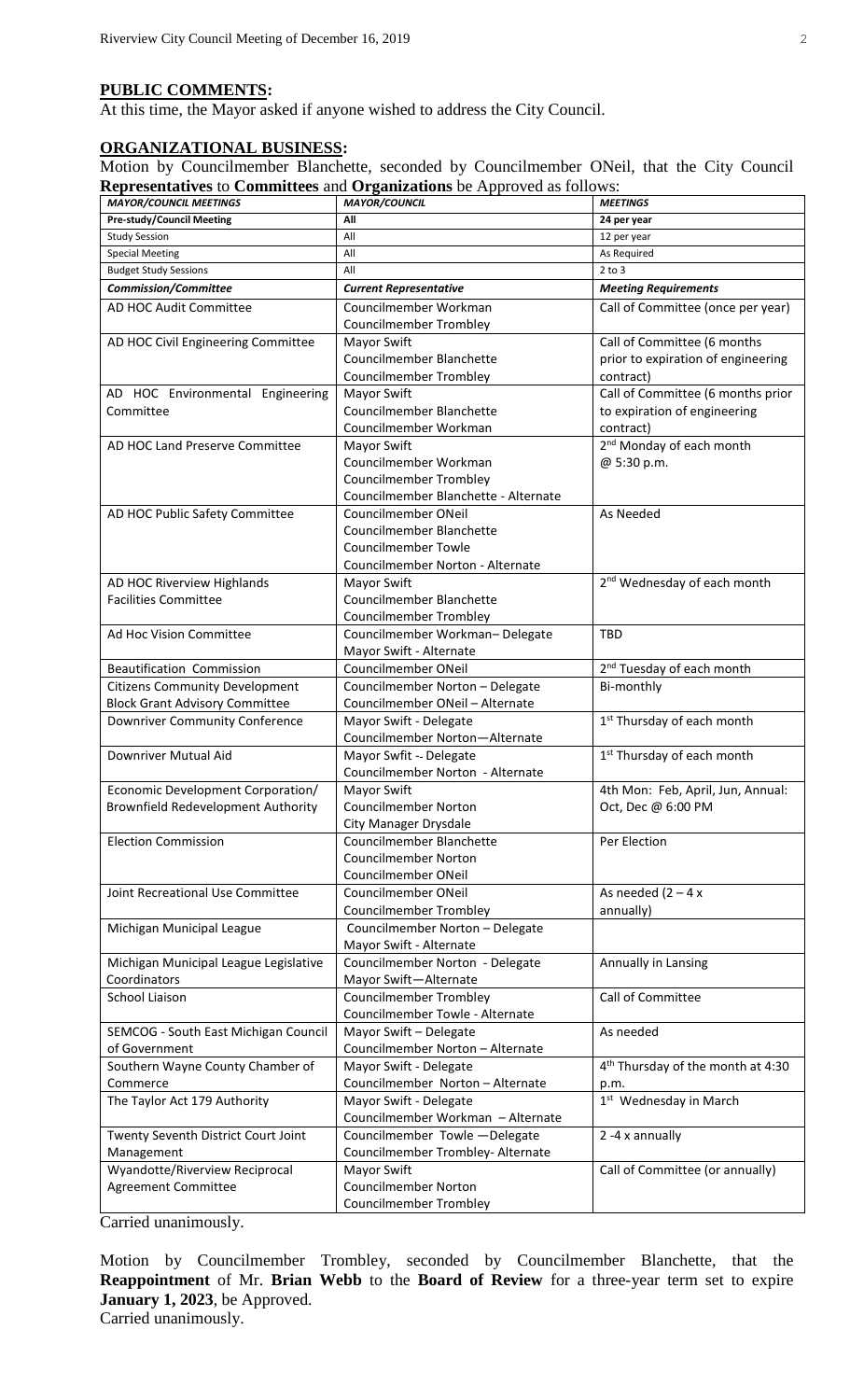#### **CONSENT AGENDA:**

Motion by Councilmember Blanchette, seconded by Councilmember ONeil, that the Consent Agenda be Approved as follows:

- Accept the Annual **Financial Audit Report** for the City of Riverview for Fiscal Year Ending **June 30, 2019.**
- Authorize Execution of **Addendum** Extending Agreement for **Towing Services** with **Riverview Towing, Inc.**, for a **three-year period** ending **December 16, 2022**.
- Authorize Execution of **Addendum** extending Agreement for **City-Wide Advertising** with **Go Big Multi-Media**, LLC, for three (3) additional years through **February 5, 2023**.
- Authorize Execution of **Addendum** extending Agreement for **Tire Services** and Repairs with **Pomp's Tire Service**, Inc., (previously known as Waddle's Tire Service) through **January 1, 2021**.
- Authorize Execution of **Addendum** extending Agreement for **Leachate Transportation** and **Removal** with **Usher Oil** Company through **December 16, 2020**, in concurrence with the Ad Hoc Land Preserve Committee at their December 9, 2019 meeting.
- Award **Cooperative Bid** Services of **Sanitary Sewer Lining** to **Liquiforce** in the amount of \$**28,029.50** and ten percent (10%) contingency of \$**2,802.95** for a total cost of **\$30,832.45**; and further, Authorize **Field Engineering** and Contract Maintenance Fees to **C. E. Raines** Company for a cost not to exceed **\$5,325.61**.
- Authorize **Engineering Fees** for the Second Phase of **Water Asset** Management Plan (**AMP**) to **C. E. Raines Company** for a cost not to exceed \$**25,000.00**.

Carried unanimously.

### **RESOLUTIONS:**

Motion by Councilmember Norton, seconded by Councilmember Blanchette, that Resolution No. 19- 23, **Approving Performance Resolution** and Performance and Indemnification Commitment for Government Bodies for State of Michigan **(MDOT**) **Annual Permit** for Work on State Highways, be Adopted.

### **RESOLUTION NO. 19-23 PERFORMANCE RESOLUTION FOR GOVERNMENTAL AGENCIES**

This Performance Resolution is required by the Michigan Department of Transportation for purposes of issuing to a municipal utility an ''Individual Permit for Use of State Highway Right of Way'', or an ''Annual Application and Permit for Miscellaneous Operations Within State Highway Right of Way''.

RESOLVED WHEREAS, the City of Riverview hereinafter referred to as the ''GOVERNMENTAL AGENCY,'' periodically applies to the Michigan Department of Transportation, hereinafter referred to as the "DEPARTMENT," for permits, referred to as ''PERMIT,'' to construct, operate, use and/or maintain utilities or other facilities, or to conduct other activities, on, over, and under State Highway Right of Way at various locations within and adjacent to its corporate limits;

NOW, THEREFORE, in consideration of the DEPARTMENT granting such PERMIT, the GOVERNMENTAL AGENCY agrees that:

- 1. Each party to this Agreement shall remain responsible for any claims arising out of their own acts and/or omissions during the performance of this Agreement, as provided by law. This Agreement is not intended to increase either party's liability for, or immunity from, tort claims, nor shall it be interpreted, as giving either party hereto a right of indemnification, either by Agreement or at law, for claims arising out of the performance of this Agreement.
- 2. If any of the work performed for the GOVERNMENTAL AGENCY is performed by a contractor, the GOVERNMENTAL AGENCY shall require its contractor to hold harmless, indemnify and defend in litigation, the State of Michigan, the DEPARTMENT and their agents and employee's, against any claims for damages to public or private property and for injuries to person arising out of the performance of the work, except for claims that result from the sole negligence or willful acts of the DEPARTMENT, until the contractor achieves final acceptance of the GOVERNMENTAL AGENCY. Failure of the GOVERNMENTAL AGENCY to require its contractor to indemnify the DEPARTMENT, as set forth above, shall be considered a breach of its duties to the DEPARTMENT.
- 3. Any work performed for the GOVERNMENTAL AGENCY by a contractor or subcontractor will be solely as a contractor for the GOVERNMENTAL AGENCY and not as a contractor or agent of the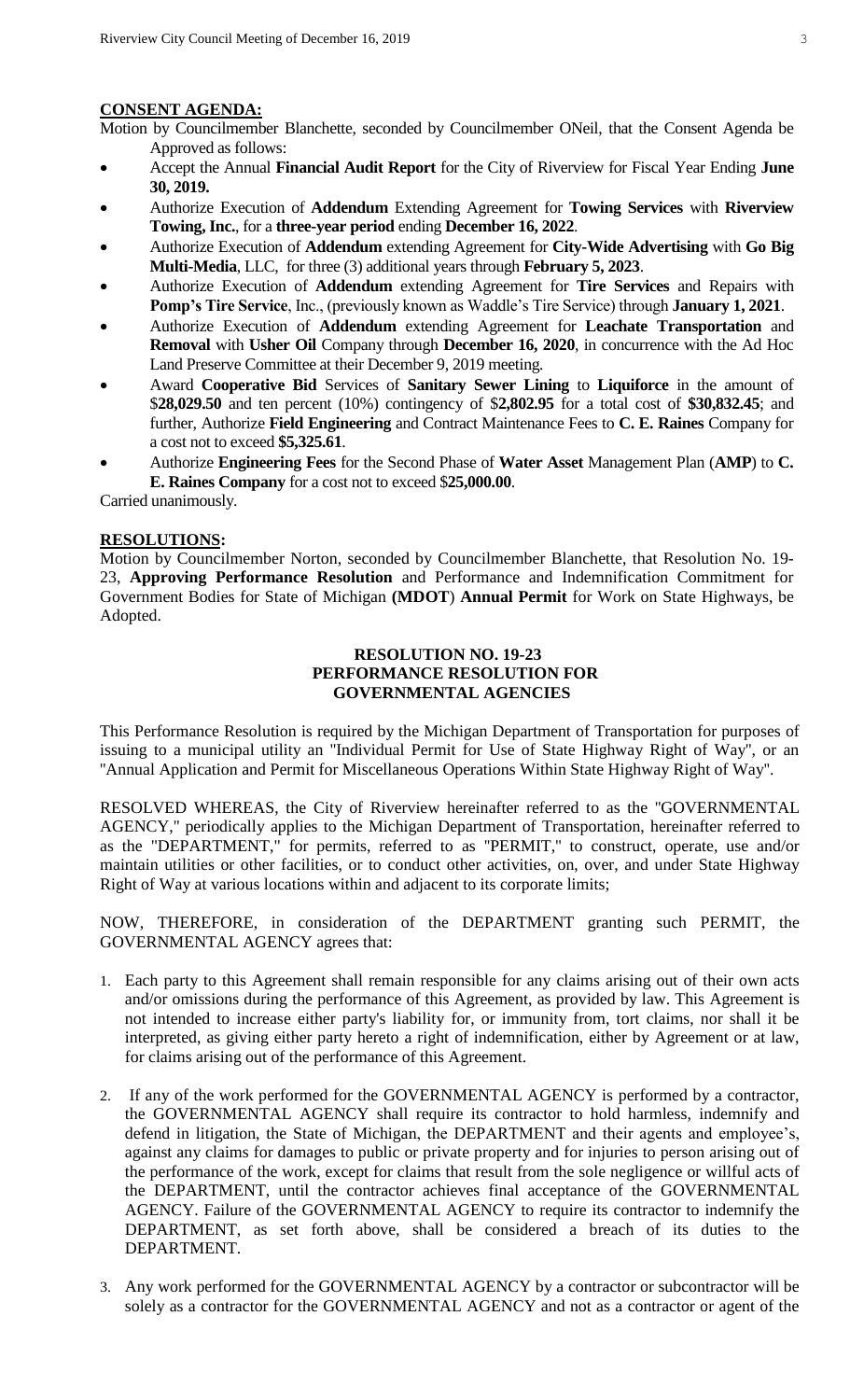DEPARTMENT. The DEPARTMENT shall not be subject to any obligations or liabilities by vendors and contractors of the GOVERNMENTAL AGENCY, or their subcontractors or any other person not a party to the PERMIT without the DEPARTMENT'S specific prior written consent and notwithstanding the issuance of the PERMIT. Any claims by any contractor or subcontractor will be the sole responsibility of the GOVERNMENTAL AGENCY.

- 4. The GOVERNMENTAL AGENCY shall take no unlawful action or conduct, which arises either directly or indirectly out of its obligations, responsibilities, and duties under the PERMIT which results in claims being asserted against or judgment being imposed against the State of Michigan, the Michigan Transportation Commission, the DEPARTMENT, and all officers, agents and employees thereof and those contracting governmental bodies performing permit activities for the DEPARTMENT and all officers, agents, and employees thereof, pursuant to a maintenance contract. In the event that the same occurs, for the purposes of the PERMIT, it will be considered as a breach of the PERMIT thereby giving the State of Michigan, the DEPARTMENT, and/or the Michigan Transportation Commission a right to seek and obtain any necessary relief or remedy, including, but not by way of limitation, a judgment for money damages.
- 5. The GOVERNMENTAL AGENCY will, by its own volition and/or request by the DEPARTMENT, promptly restore and/or correct physical or operating damages to any State Highway Right of Way resulting from the installation construction, operation and/or maintenance of the GOVERNMENTAL AGENCY'S facilities according to a PERMIT issued by the DEPARTMENT.
- 6. With respect to any activities authorized by a PERMIT, when the GOVERNMENTAL AGENCY requires insurance on its own or its contractor's behalf it shall also require that such policy include as named insured the State of Michigan, the Transportation Commission, the DEPARTMENT, and all officers, agents, and employees thereof and those governmental bodies performing permit activities for the DEPARTMENT and all officers, agents, and employees thereof, pursuant to a maintenance contract.
- 7. The incorporation by the DEPARTMENT of this resolution as part of a PERMIT does not prevent he DEPARTMENT from requiring additional performance security or insurance before issuance of a PERMIT.
- 8. This resolution shall continue in force from this date until cancelled by the GOVERNMENTAL AGENCY or the DEPARTMENT with no less than thirty (30) days prior written notice provided to the other party. It will not be cancelled or otherwise terminated by the GOVERNMENTAL AGENCY with regard to any PERMIT which has already been issued or activity which has already been undertaken.

BE IT FURTHER RESOLVED, that the following position(s) are authorized to apply to the DEPARTMENT for the necessary permit to work within State Highway Right of Way on behalf of the GOVERNMENTAL AGENCY.

> Title and/or Name: Department of Public Works Director: Jeff Webb Department of Public Works Supervisor: Ron Tabor

I HEREBY CERTIFY that the foregoing is a true copy of a resolution adopted by the City Council of the City of Riverview of the County of Wayne at a Regular City Council meeting held on the 16<sup>th</sup> of December, 2019.

Signed:\_\_\_\_\_\_\_\_\_\_\_\_\_\_\_\_\_\_\_\_\_\_\_\_\_\_\_\_\_\_\_\_\_\_\_\_\_\_\_\_\_\_\_\_\_\_\_\_\_\_\_\_\_\_\_\_Title: City Clerk

## **ADMINISTRATION:**

Motion by Councilmember Trombley, seconded by Councilmember Blanchette, that Authorization for Execution of **Addendum Extending Agreement** for Watermain Replacement to **Bidigare Contractors** for **Country Club Drive Watermain Replacement** for **\$591,155.00**; and ten percent (10%) contingency of **\$59,115.50** for a total cost **of \$650,310.50**; and further, Authorization for Engineering and Contract Management Fees to **C. E. Raines Company** in the amount not to exceed **\$106,407.90**. Carried unanimously.

Motion by Councilmember Trombley, seconded by Councilmember ONeil, that the **Revised 27th District Court Joint Management Agreement**, be Approved. Carried unanimously.